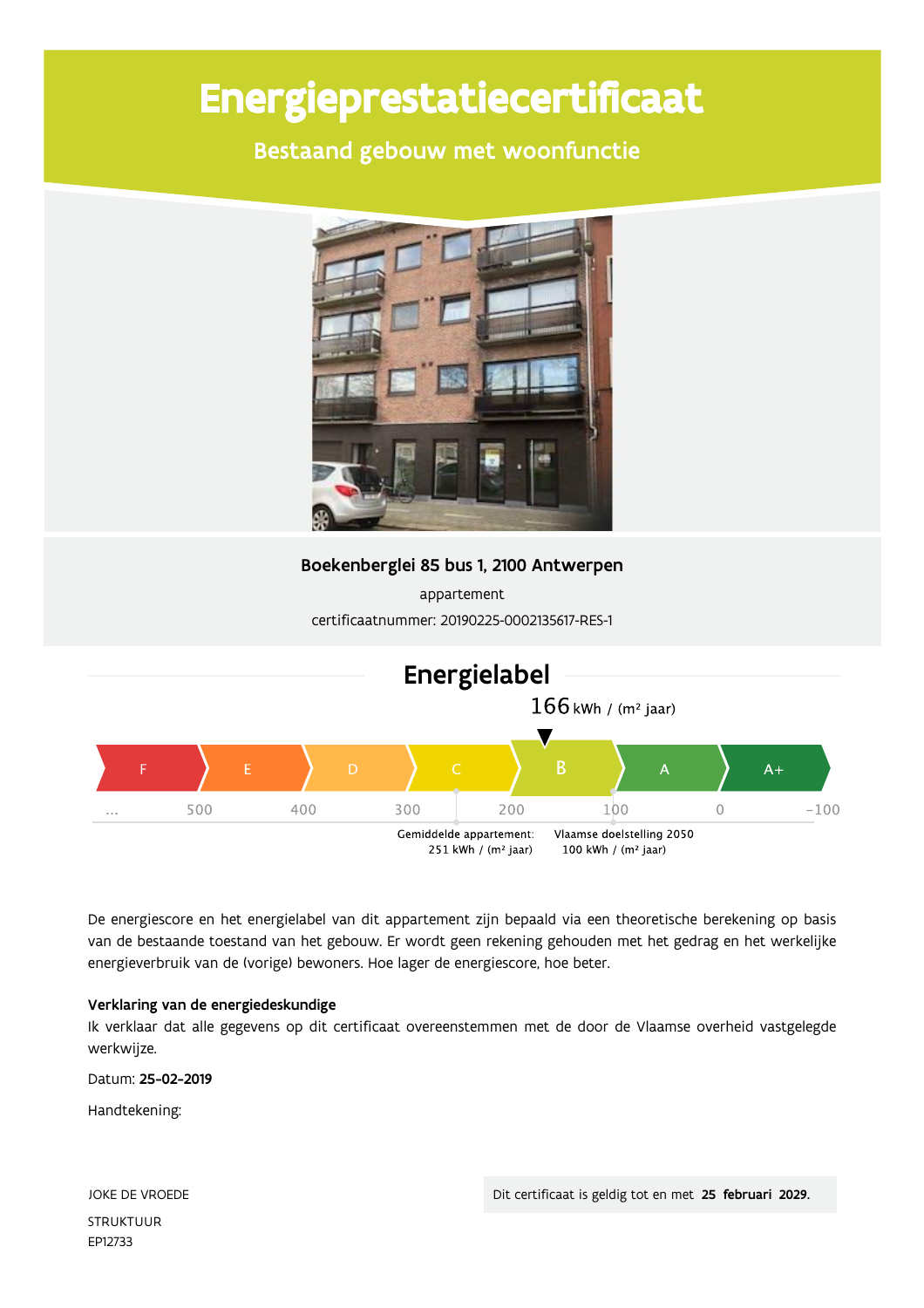## Huidige staat van het appartement

Om met uw appartement te voldoen aan de energiedoelstelling, zijn er twee mogelijke pistes:

**OF** 

 $2^{\circ}$ 

#### $(1)$ Inzetten op isolatie en verwarming

U isoleert elk deel van uw appartement tot doelstelling én u voorziet de een energie-efficiënte verwarmingsinstallatie (warmtepomp, condenserende ketel, (micro-)WKK. efficiënt warmtenet  $\bigcap_{ }$ decentrale toestellen met een totaal maximaal vermogen van 15 W/m<sup>2</sup>).

#### Energielabel van het appartement

U behaalt een energielabel A voor  $\overline{U}$ appartement (= energiescore van maximaal 100 kWh/(m<sup>2</sup> jaar)). U kiest op welke manier u dat doet: isoleren, efficiënt verwarmen, efficiënt ventileren, zonne-energie, hernieuwbare energie ...



 $\star$  De **U-waarde** beschrijft de isolatiewaarde van daken, muren, vloeren, vensters … Hoe lager de U-waarde, hoe beter het constructiedeel isoleert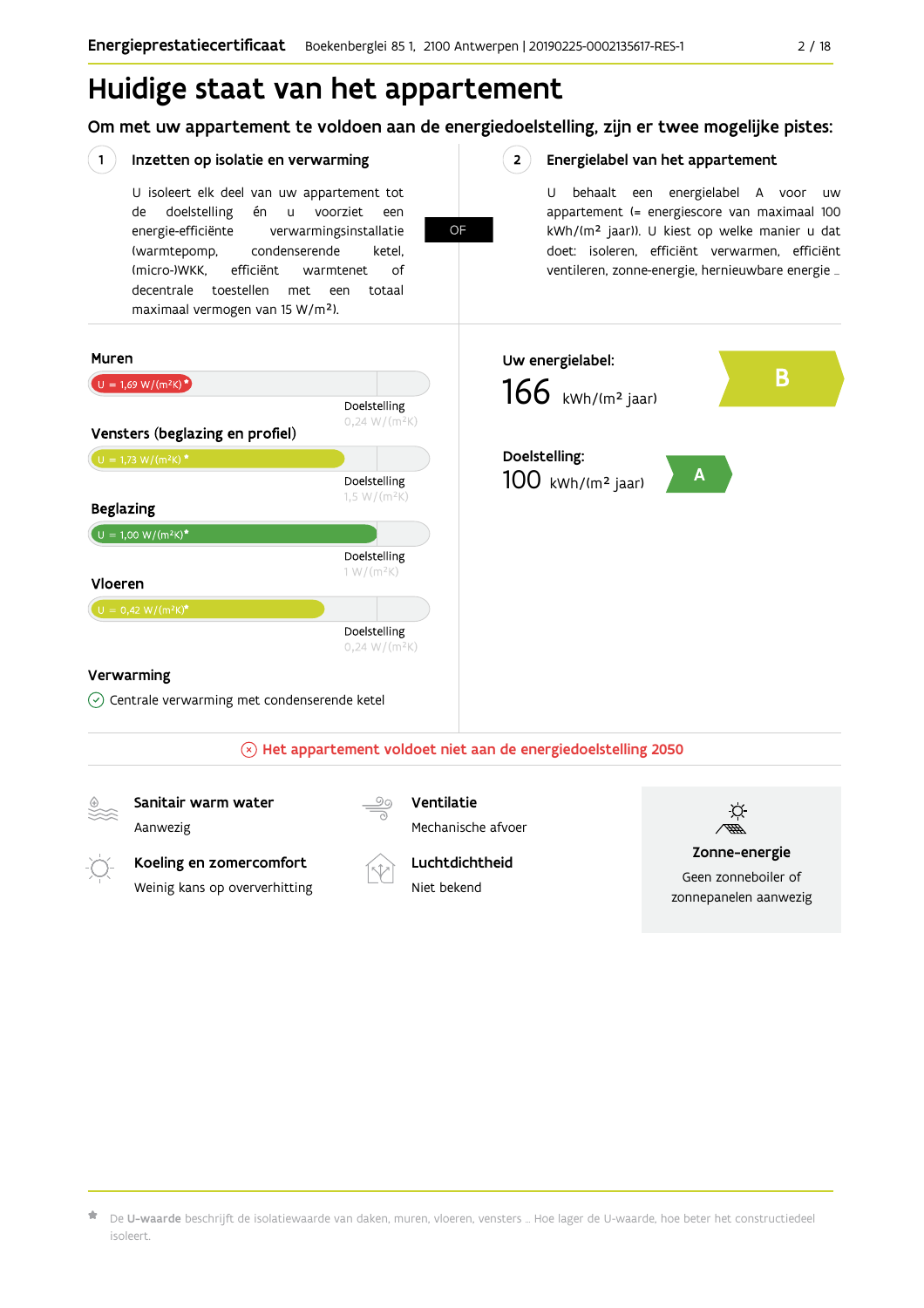## Overzicht aanbevelingen

In deze tabel vindt u aanbevelingen om uw appartement energiezuiniger te maken. De aanbevelingen zijn gebaseerd op piste 1. Kunt u ze niet allemaal uitvoeren, dan helpen ze u ook om via piste 2 de doelstelling te halen. Vraag advies aan een specialist voordat u met de renovatiewerken start.

De volgorde in deze tabel is automatisch bepaald en is niet noodzakelijk de juiste volgorde om aan de slag te gaan. Het is louter een eerste indicatie op basis van de energieprestatie.

| <b>HUIDIGE SITUATIE</b>                                                                                                                                                                                                                                | <b>AANBEVELING</b>                                                           |
|--------------------------------------------------------------------------------------------------------------------------------------------------------------------------------------------------------------------------------------------------------|------------------------------------------------------------------------------|
| Muren<br>43 m <sup>2</sup> van de muren is niet geïsoleerd.                                                                                                                                                                                            | Plaats isolatie.                                                             |
| Muren<br>16 m <sup>2</sup> van de muren is vermoedelijk te weinig<br>geïsoleerd.                                                                                                                                                                       | Plaats bijkomende isolatie.                                                  |
| Zonne-energie<br>Er is geen installatie op zonne-energie aanwezig.                                                                                                                                                                                     | Onderzoek de mogelijkheid om zonnepanelen of een<br>zonneboiler te plaatsen. |
| <b>Vensters</b><br>17,3 m <sup>2</sup> van de vensters heeft energiezuinige beglazing Overweeg om de vensters te vervangen.<br>met een U-waarde groter dan 1,0 W/m <sup>2</sup> .K. De vensters<br>voldoen echter nog niet aan de energiedoelstelling. |                                                                              |
| Vloeren<br>126 m <sup>2</sup> van de vloer is redelijk goed geïsoleerd, maar<br>voldoet nog niet aan de energiedoelstelling.                                                                                                                           | Overweeg eventueel om bijkomende isolatie te plaatsen.                       |
| • Energetisch helemaal niet in orde • Energetisch niet in orde • Zonne-energie • Energetisch redelijk in orde, maar net niet voldoende voor de doelstelling                                                                                            |                                                                              |

### Energielabel na uitvoering van de aanbevelingen

Als u beslist om uw appartement stapsgewijs te renoveren in de hierboven gesuggereerde volgorde, geeft de onderstaande energieschaal een overzicht van waar uw appartement zich na elke stap zal bevinden op de energieschaal. Verandert u de volgorde, dan verandert ook de impact van elke maatregel. Dit kan hier niet weergegeven worden.

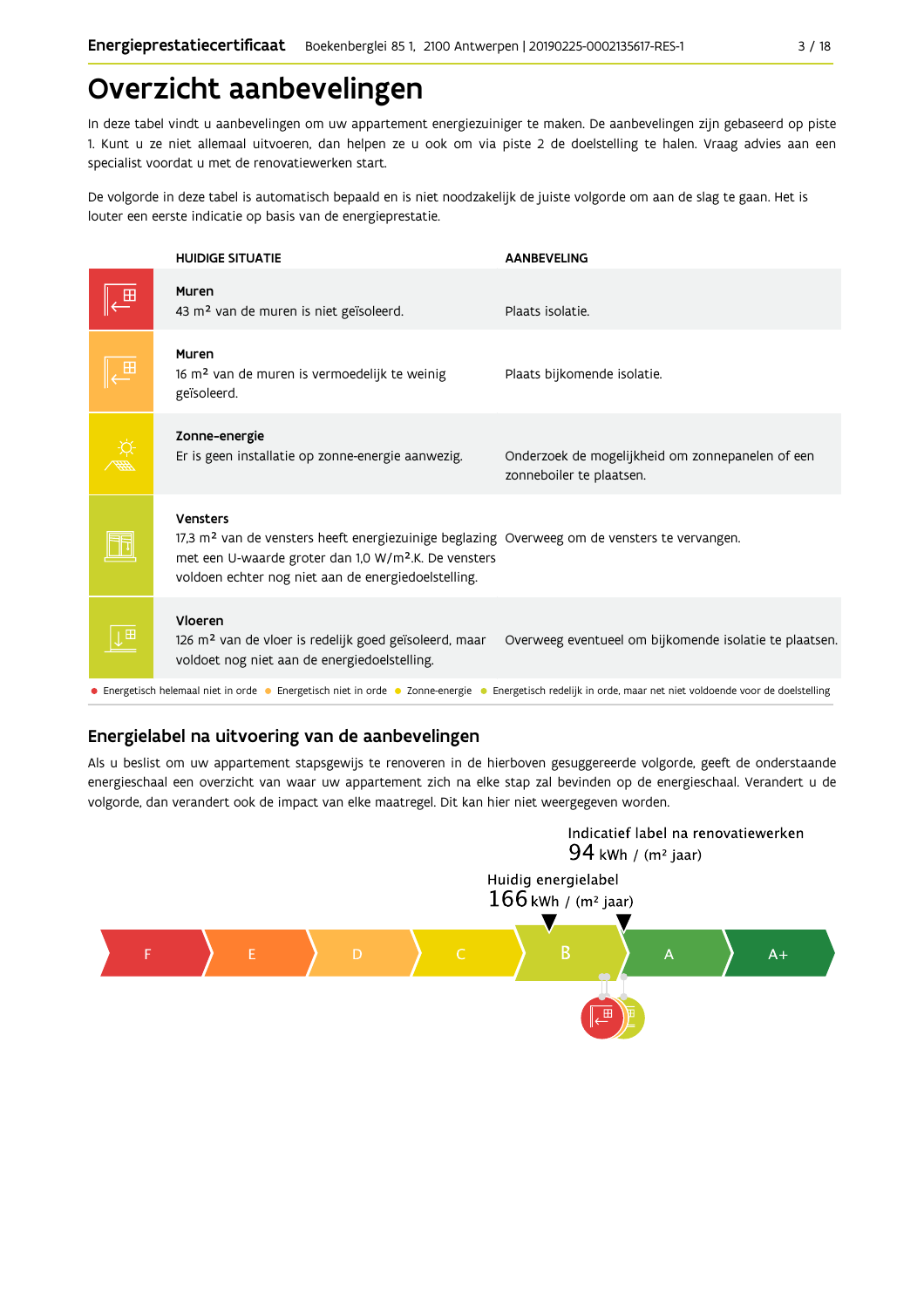#### Aandachtspunten

Hou rekening met de volgende bijkomende aspecten als u uw appartement energiezuinig en comfortabeler wilt maken

Luchtdichtheid: De luchtdichtheid van uw appartement is niet gemeten. Een goede luchtdichtheid is nodig om de warmte niet via spleten en kieren te laten ontsnappen. Let er bij de renovatie op dat de werken luchtdicht uitgevoerd worden. U kunt nadien de luchtdichtheid laten meten om eventueel overblijvende lekken op te sporen en uw energielabel mogelijk nog te verbeteren.

Ventilatie: Uw appartement beschikt over een systeem met mechanische afvoer.

Koeling en zomercomfort: Op dit moment heeft uw appartement weinig kans op oververhitting. Nadat uw appartement geïsoleerd is, wordt het echter belangrijk om tijdens de zomer de warmte buiten te houden. Hou daarom bij de renovatie al rekening met de plaatsing van buitenzonwering. Vermijd de plaatsing van een koelinstallatie, want die verbruikt veel energie.



Sanitair warm water: Uw appartement beschikt niet over een zonneboiler. Overweeg de plaatsing van een zonneboiler of warmtepompboiler. Daarmee kunt u energie besparen.

## **FOR THE**

 $\frac{90}{1}$ 

 $\mathbf{I}$ 

#### Renovatie appartementsgebouw

Bij een appartementsgebouw zal de energetische renovatie vooral betrekking hebben op de gemeenschappelijke delen, zoals daken, vloeren, gevels en de collectieve installaties. U moet mogelijks samen met de mede-eigenaars beslissen over de renovatie van de gemeenschappelijke delen. Dergelijke renovatie kadert best in een totaalaanpak.

#### Let op!

De aanbevelingen, aandachtspunten en prijsindicaties op het energieprestatiecertificaat worden standaard gegenereerd op de wijze die de Vlaamse overheid heeft vastgelegd. Laat u bijstaan door een specialist om op basis van de aanbevelingen en aandachtspunten een concreet renovatieplan op te stellen. De energiedeskundige is niet aansprakelijk voor de eventuele schade die ontstaat bij het uitvoeren van de standaard gegenereerde aanbevelingen of aandachtspunten.

#### Meer informatie?

- Voor meer informatie over het energieprestatiecertificaat, gebruiksgedrag, woningkwaliteit ... kunt u terecht op www.energiesparen.be.
- Meer informatie over uw appartement vindt u op uw persoonlijke woningpas. Surf naar woningpas.vlaanderen.be om uw woningpas te bekijken.
- Meer informatie over beter renoveren vindt u op www.energiesparen.be/ikbenoveer.

#### Gegevens energiedeskundige: JOKE DE VROEDE

**STRUKTUUR** Dorpsstraat 90, 9800 Astene EP12733

#### **Premies**

Informatie over energiewinsten, subsidies of andere financiële voordelen vindt u op www.energiesparen.be.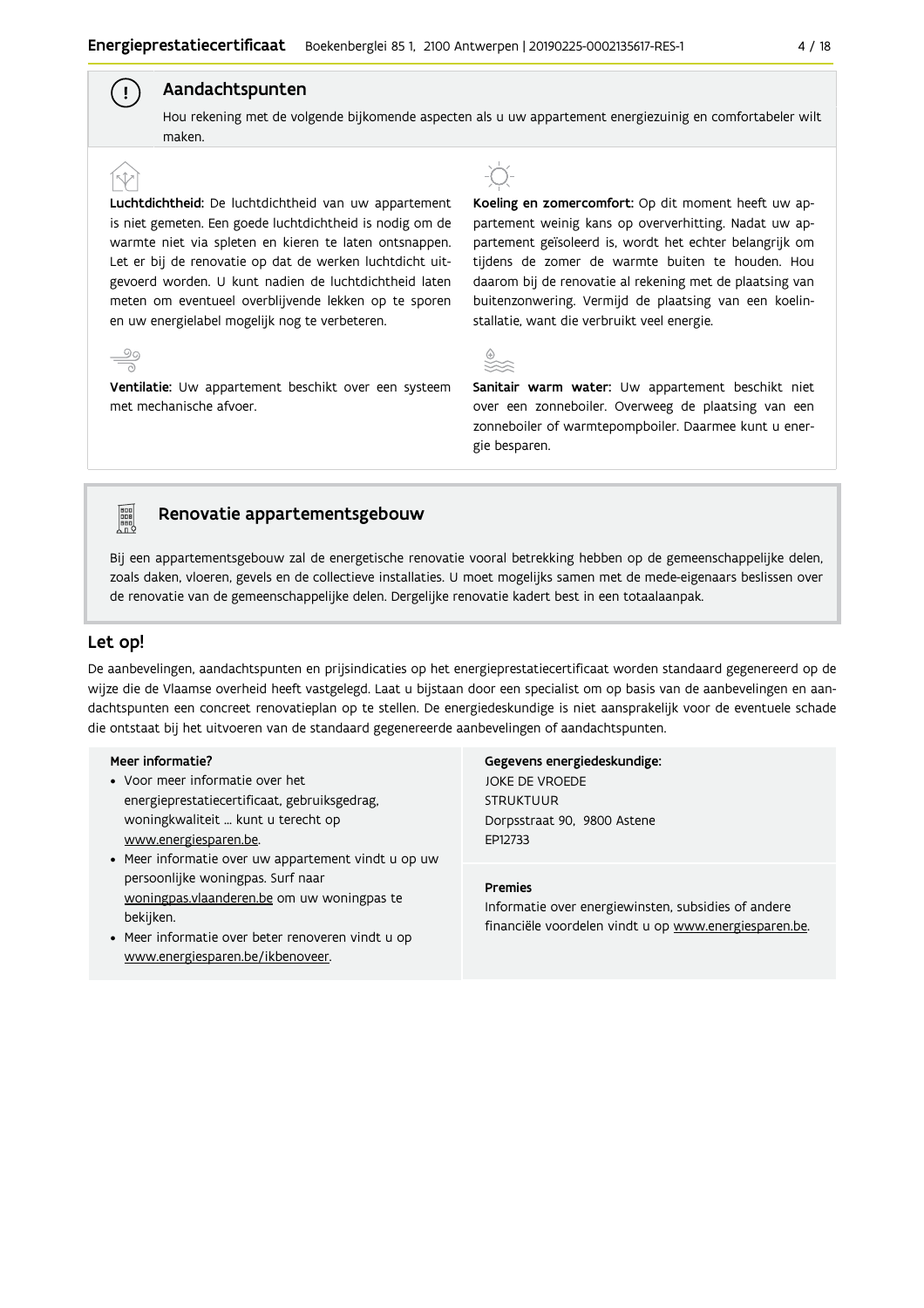## Energieprestatiecertificaat (EPC) in detail

Elk gebouw bestaat uit verschillende onderdelen die met elkaar verbonden zijn. Als u renoveert, kunt u het best al rekening houden met de werken die u later nog gaat uitvoeren.

Dit deel van het energieprestatiecertificaat gaat dieper in op de aanbevelingen van uw appartement. Samen met uw architect of andere vakman kunt u op basis hiervan een renovatieplan opstellen.

#### Inhoudstafel

| Daken.                          |    |
|---------------------------------|----|
| Vensters en deuren              |    |
| Muren                           | 10 |
| <b>Vloeren</b>                  | 13 |
| Ruimteverwarming                | 15 |
| Installaties voor zonne-energie | 16 |
| Overige installaties            | 18 |
|                                 |    |

#### 10 goede redenen om nu al te BENOveren

BENOveren is BEter reNOveren dan gebruikelijk is, met hogere ambities op het vlak van energieprestaties, goed gepland en met deskundig advies, zodat ook latere renovatiestappen haalbaar blijven (zie ook www.energiesparen.be/ikbenoveer). Een geBENOveerd appartement biedt veel voordelen:

1. Een lagere energiefactuur 2. Meer comfort 3. Een gezonder binnenklimaat 4. Esthetische meerwaarde 5. Financiële meerwaarde  $\begin{matrix} \mathcal{C} \\ \mathcal{S} \end{matrix}$ 6. Nodig voor ons klimaat 7. Uw appartement is klaar voor uw oude dag  $\bigoplus_{n=1}^{\infty}$ 8. Minder onderhoud 9. Vandaag al haalbaar 10. De overheid betaalt mee

#### Renoveren of slopen: let op voor asbest!

Asbest is een schadelijke stof die nog regelmatig aanwezig is in gebouwen. In veel gevallen kunnen asbesttoepassingen op een eenvoudige en vooral veilige manier verwijderd worden. Deze werken en eventuele bijhorende kosten zijn niet inbegrepen in die van het EPC. Voor meer informatie over (het herkennen van) asbest en asbestverwijdering kunt u terecht op www.ovam.be.

#### Hoe wordt het EPC opgemaakt?

De eigenschappen van uw appartement zijn door de ener giedeskundige ingevoerd in software die door de Vlaamse overheid is opgelegd. De energiedeskundige mag zich alleen baseren op zijn vaststellingen tijdens het plaatsbezoek en op bewijsstukken die voldoen aan de voorwaarden die de Vlaam se overheid heeft opgelegd. Op basis van de invoergegevens berekent de software het energielabel en genereert automatisch aanbevelingen en kostprijzen. Bij onbekende invoergegevens gaat de software uit van veronderstellingen, onder meer op basis van het (ver)bouw- of fabricagejaar. Om zeker te zijn van de werkelijke samenstelling van uw muur, dak of vloer kunt u ervoor kiezen om verder (destructief) onderzoek uit te voeren (losschroeven stopcontact, gaatje boren in een voeg, binnenafwerking tijdelijk verwijderen ...).

Voor meer informatie over de werkwijze, de bewijs stukken en de voorwaarden kunt u terecht op www.energiesparen.be.

#### **Energiedoelstelling 2050**

De energiedoelstelling van de Vlaamse Regering is om tegen 2050 alle woningen en appartementen in Vlaanderen minstens even energiezuinig te maken als een energetisch performante nieuwbouwwoning van 2017.

Ten tijde van de opmaak van dit EPC is het nog niet verplicht om aan die energiedoelstelling te voldoen. Denk echter vooruit! Hou nu al zo veel mogelijk rekening met die energiedoelstelling en streef zelfs naar beter.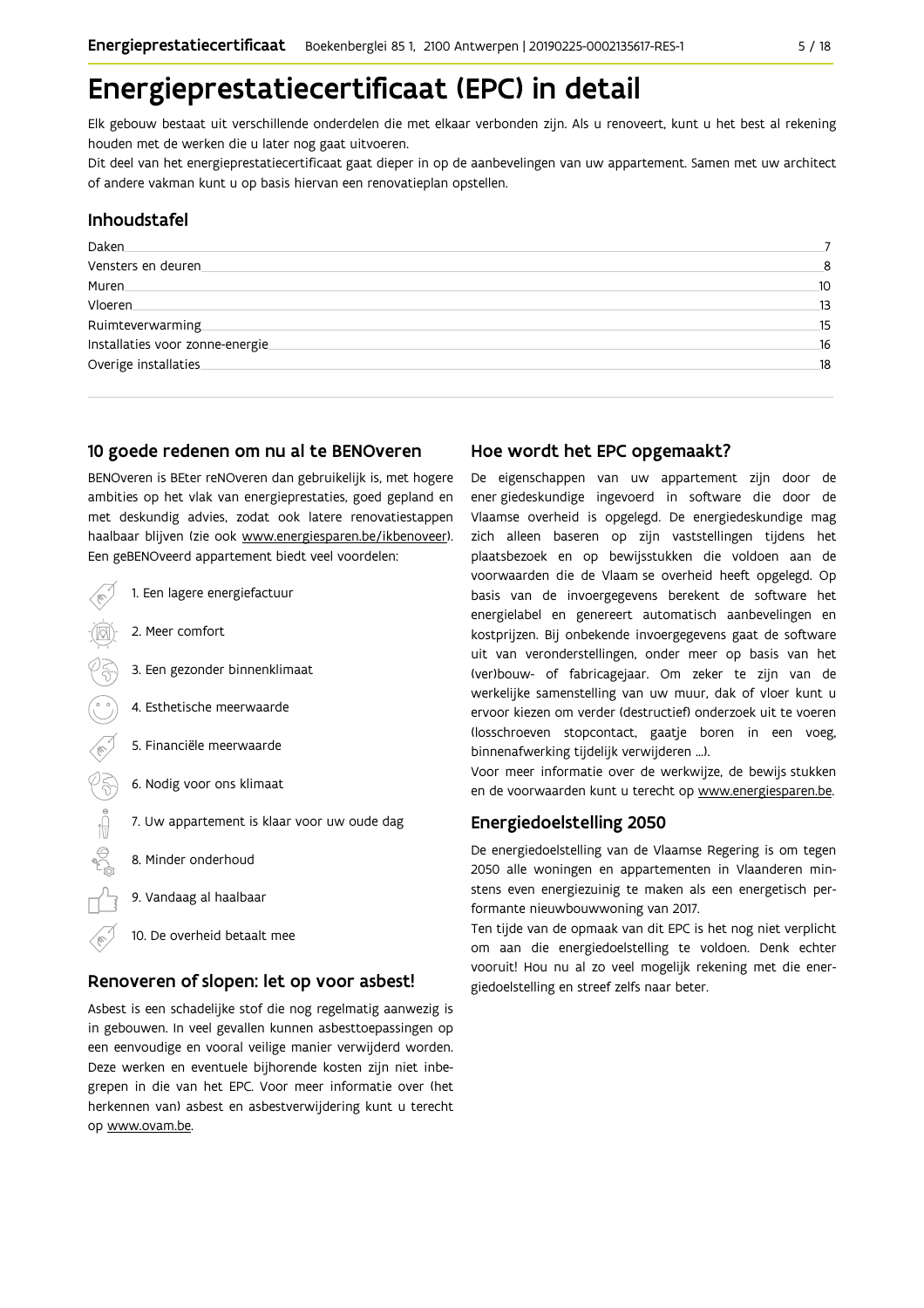### Algemene gegevens

| Datum plaatsbezoek                           | 21/02/2019               |
|----------------------------------------------|--------------------------|
| Referentiejaar bouw                          | Onbekend                 |
| Beschermd volume (m <sup>3</sup> )           | 394                      |
| Bruikbare vloeroppervlakte (m <sup>2</sup> ) | 126                      |
| Verliesoppervlakte (m <sup>2</sup> )         | 202                      |
| Infiltratiedebiet $(m^3/(m^2h))$             | Onbekend                 |
| Thermische massa                             | Half zwaar/matig zwaar   |
| Niet-residentiële bestemming                 | Geen                     |
| Ligging van de wooneenheid in het gebouw     | Gelijkvloers appartement |

| Berekende energiescore (kWh/(m <sup>2</sup> jaar))          | 166    |
|-------------------------------------------------------------|--------|
| Karakteristiek jaarlijks primair energieverbruik (kWh/jaar) | 20.862 |
| CO <sub>2</sub> -emissie (kg/jaar)                          | 4.108  |
| Indicatief S-peil                                           | 80     |
| Gemiddelde U-waarde gebouwschil (W/(m <sup>2</sup> K))      | 0.90   |
| Gemiddeld installatierendement (%)                          | 81     |

### Verklarende woordenlijst

| Beschermd volume                                    | Het volume van alle ruimten die men wenst te beschermen tegen warmteverlies naar<br>buiten, de grond en aangrenzende onverwarmde ruimten.                                                                                                                                      |
|-----------------------------------------------------|--------------------------------------------------------------------------------------------------------------------------------------------------------------------------------------------------------------------------------------------------------------------------------|
| Bruikbare vloeroppervlakte                          | De vloeroppervlakte binnen het beschermd volume die beloopbaar en toegankelijk is.                                                                                                                                                                                             |
| U-waarde                                            | De U-waarde beschrijft de isolatiewaarde van daken, muren, vensters  Hoe lager de<br>U-waarde, hoe beter de constructie isoleert.                                                                                                                                              |
| R-waarde                                            | De warmteweerstand van een materiaallaag. Hoe groter de R-waarde, hoe beter de<br>materiaallaag isoleert.                                                                                                                                                                      |
| Lambdawaarde                                        | De warmtegeleidbaarheid van een materiaal. Hoe lager de lambdawaarde, hoe beter<br>het materiaal isoleert.                                                                                                                                                                     |
| Spouw                                               | Een laag in de constructie tussen twee andere materiaallagen die al dan niet (volledig)<br>gevuld is met isolatie of lucht.                                                                                                                                                    |
| Karakteristiek jaarlijks primair<br>energieverbruik | De berekende hoeveelheid primaire energie die gedurende één jaar nodig is voor de<br>verwarming, de aanmaak van sanitair warm water, de ventilatie en de koeling van een<br>appartement. Eventuele bijdragen van zonneboilers en zonnepanelen worden in<br>mindering gebracht. |
| Berekende energiescore                              | Een maat voor de totale energieprestatie van een appartement. De berekende<br>energiescore is gelijk aan het karakteristiek jaarlijks primair energieverbuik, gedeeld<br>door de bruikbare vloeroppervlakte.                                                                   |
| S-peil                                              | Een maat voor de energieprestatie van de gebouwschil van een appartement. Het<br>S-peil houdt rekening met de isolatie, de luchtdichtheid, de oriëntatie, de<br>zonnewinsten en de vormefficiëntie. Hoe lager het S-peil, hoe energie-efficiënter de<br>gebouwschil.           |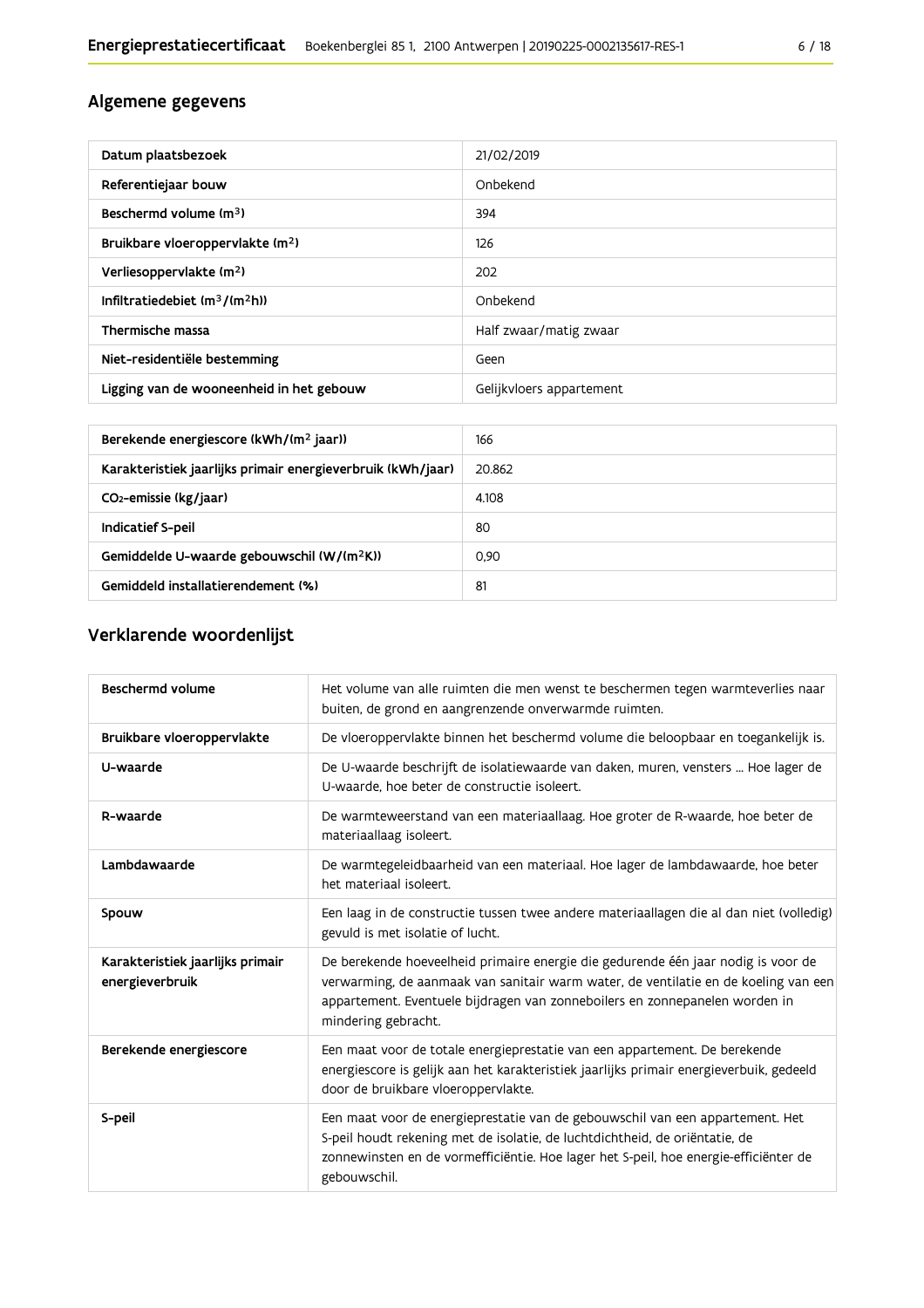## Daken

### Technische fiche daken

De energiedeskundige heeft de onderstaande gegevens ingevoerd. Bezorg die gegevens aan uw vakman.

| Beschrijving                   | Oriëntatie               | (m <sup>2</sup> )<br>Oppervlakte | bekend<br>ಕಿಂ<br>ಡ<br>∍  | bekend<br>ω<br>ξ<br>≃    | <b>Isolatie</b> |                  | renovatie<br>Ref jaar | ≅.<br>٥<br>$\tilde{\mathbf{f}}$<br>Φ<br>┳<br>R-waar<br>bekend | Luchtlaag | Daktype | waarde<br>å₫<br>$\widetilde{\mathsf{E}}$<br>Bereker<br>(W/(m <sup>2</sup> |
|--------------------------------|--------------------------|----------------------------------|--------------------------|--------------------------|-----------------|------------------|-----------------------|---------------------------------------------------------------|-----------|---------|---------------------------------------------------------------------------|
| Plafond onder verwarmde ruimte |                          |                                  |                          |                          |                 |                  |                       |                                                               |           |         |                                                                           |
| PF1                            | $\overline{\phantom{a}}$ | 126                              | $\overline{\phantom{a}}$ | $\overline{\phantom{0}}$ |                 | isolatie afwezig | ٠                     | 0,00                                                          | afwezig   | a       | 2,86                                                                      |

#### Legende

a dak niet in riet of cellenbeton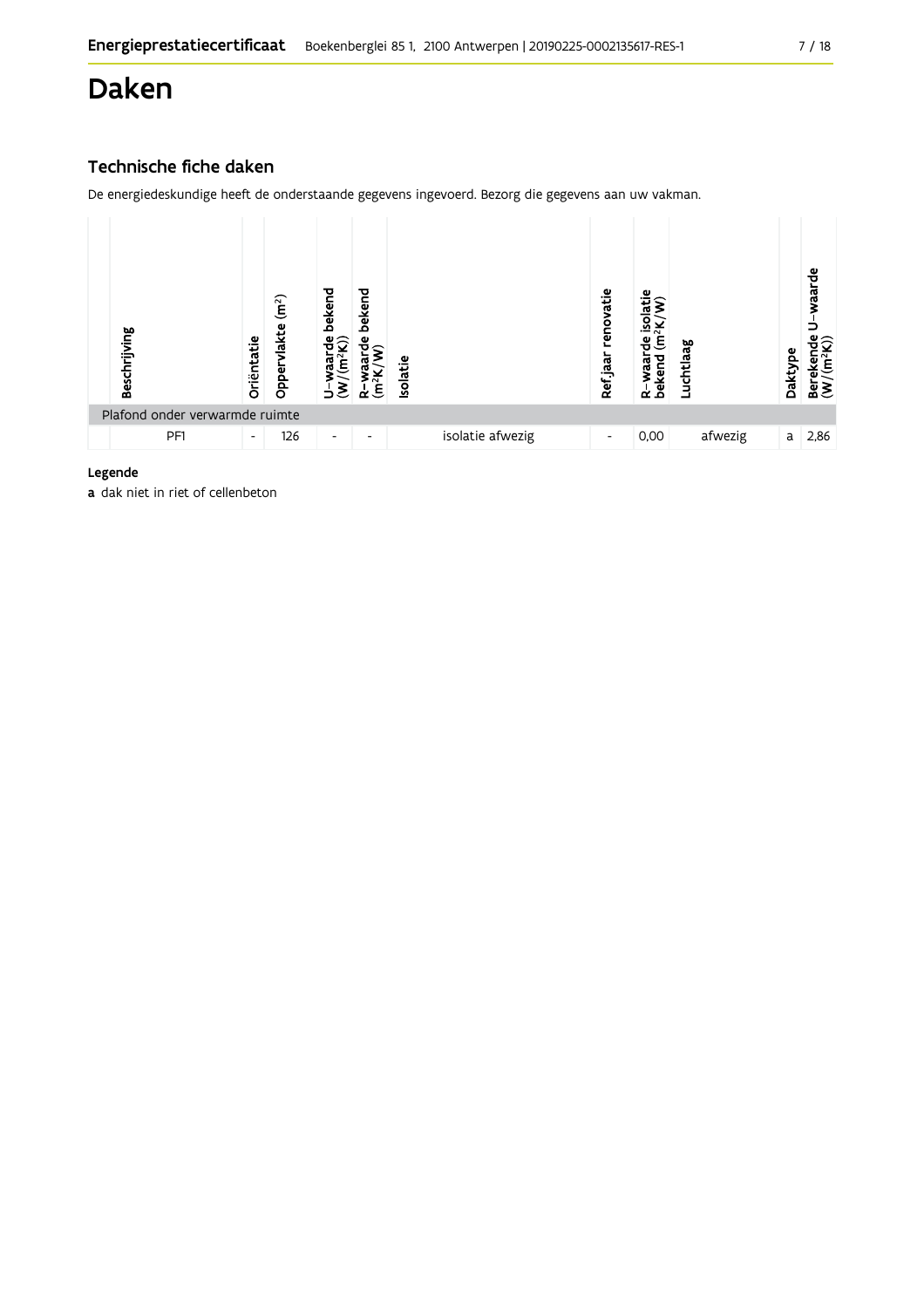## Vensters en deuren

Vensters

Ħ

17,3 m<sup>2</sup> van de vensters heeft beglazing die vensters in zijn geheel voldoen hier echter nog niet aan.

Overweeg bij een grondige renovatie om de vensters te vervangen reeds voldoet aan de energiedoelstelling. De door nieuwe vensters met energieperformantere raamprofielen.

De kwaliteit van zowel de beglazing als de profielen bepaalt de energieprestatie van uw vensters. Kies altijd voor dubbele hoogrendementsbeglazing of drievoudige beglazing met een U-waarde van maximaal 1,0 W/(m<sup>2</sup>K). Bij de renovatie van vensters kunt u het best streven naar een U-waarde van maximaal 1,5 W/(m<sup>2</sup>K) voor de vensters (glas + profielen). Naast de vensters in de gevel verdienen ook dakvlakvensters, koepels, lichtstraten, polycarbonaatplaten en glasbouwstenen de nodige aandacht.

Hoogstwaarschijnlijk vervangt u uw buitenschrijnwerk maar één keer. Kies daarom meteen voor de meest energie-efficiënte oplossing.

### Denk vooruit!

- · Vervangt u eerst uw buitenschrijnwerk en isoleert u pas nadien uw gevels? Zorg er nu al voor dat de buitenmuurisolatie zonder koudebruggen op de profielen van uw vensters en deuren zal kunnen aansluiten. Zo vermijdt u condensatie en schimmelvorming in uw appartement.
- Bent u van plan om ventilatie te plaatsen met natuurlijke toevoer, eventueel in combinatie met mechanische afvoer? Bouw dan nu al ventilatieroosters in de vensters in.
- · Bent u van plan geautomatiseerde buitenzonwering te plaatsen? Breng dan nu al de nodige bekabeling aan.

#### Vensters vervangen

Het venster (glas + profielen) in zijn geheel vervangen is op energetisch vlak de beste oplossing. Als het om bepaalde redenen (esthetisch, bouwkundige regelgeving ...) niet mogelijk of gewenst is om het volledige venster te vervangen, vervang dan minstens het glas of plaats een dubbel raam of voorzetglas. Besteed altijd voldoende aandacht aan een luchtdichte plaatsing van het buitenschrijnwerk.

Beschikt u nog over oude rolluikkasten? Vervang ze door geïsoleerde luchtdichte kasten.

### Pas op!

· Dankzij de vervanging van het buitenschrijnwerk gaat de luchtdichtheid van uw appartement er sterk op vooruit en kan de luchtverversing niet meer gebeuren via spleten en kieren. Voorzie dus een ventilatiesysteem om uw appartement te ventileren. Dat is niet enkel essentieel om vochtproblemen te vermijden, maar ook voor uw gezondheid en uw comfort.

Laat u bijstaan door een architect, aannemer of vakman voor deskundig advies en een goede uitvoering van de werken.

## **Page**

### Appartementsgebouw in mede-eigendom?

- · Vensters zijn vaak privatief waardoor u als eigenaar alleen kunt beslissen over de vervanging. U bespreekt best wel met de mede-eigenaars het uitzicht van de nieuwe vensters.
- · Zijn de vensters niet privatief, dan moeten de mede-eigenaars mee beslissen over de renovatie van de vensters.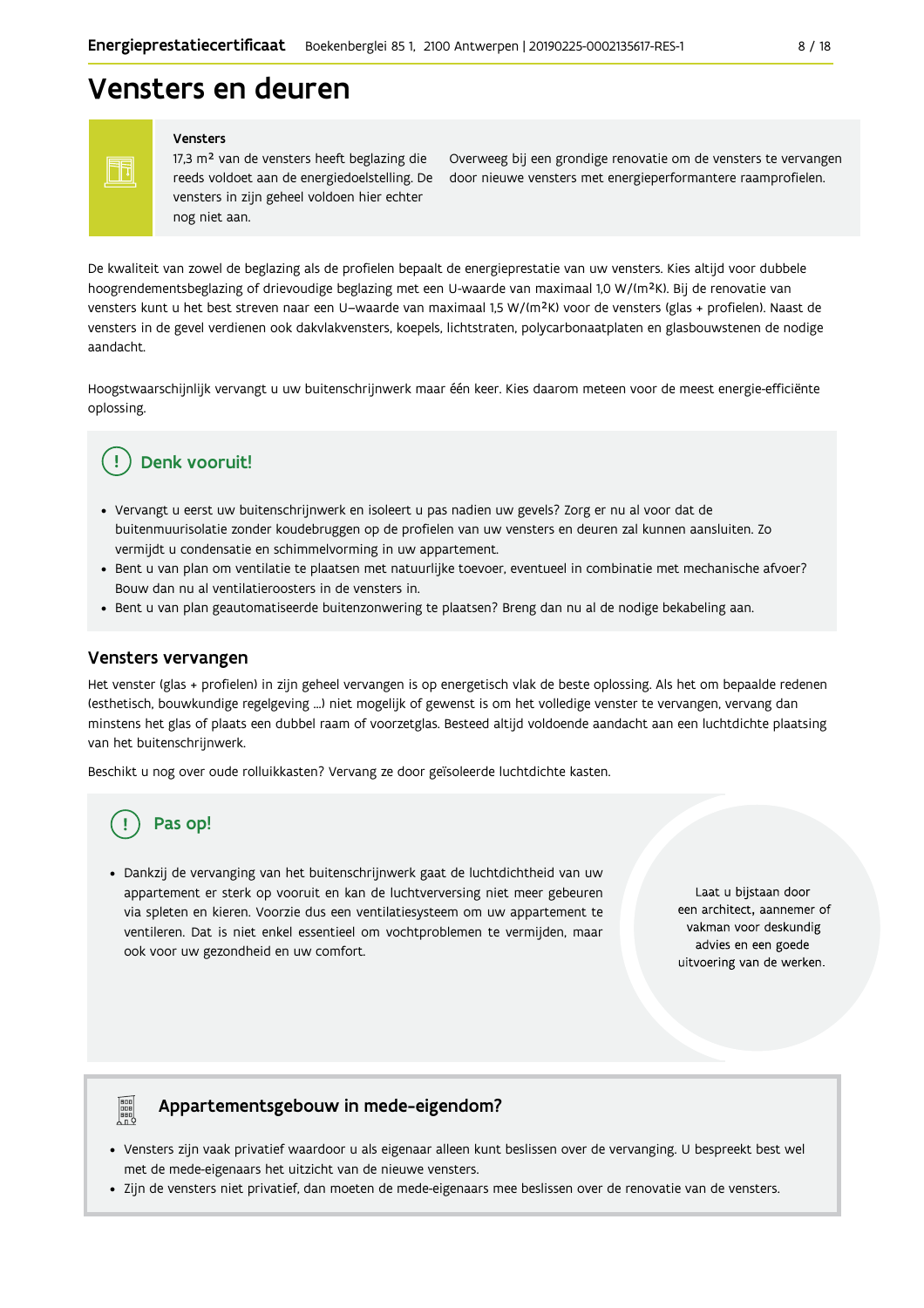#### Technische fiche van de vensters

De energiedeskundige heeft de onderstaande gegevens ingevoerd. Bezorg die gegevens aan uw vakman.

|           | Beschrijving   | Oriëntatie | Helling      | Oppervlakte (m <sup>2</sup> ) | bekend<br>$U$ –waarde l $(W/(m^2K))$ | <b>Beglazing</b>                          | Buitenzonwering | Profiel | Berekende U-waarde<br>(W/(m <sup>2</sup> K)) |
|-----------|----------------|------------|--------------|-------------------------------|--------------------------------------|-------------------------------------------|-----------------|---------|----------------------------------------------|
|           | In voorgevel   |            |              |                               |                                      |                                           |                 |         |                                              |
| $\bullet$ | VG1-GL2        |            | NW verticaal | $\overline{7}$                | 1,72                                 | U=1,00 W/(m <sup>2</sup> K)<br>$g = 0,49$ |                 |         | 1,72                                         |
| $\bullet$ | VG1-GL1        | <b>NW</b>  | verticaal    | 2,3                           | 1,60                                 | U=1,00 W/(m <sup>2</sup> K)<br>$g = 0,46$ |                 |         | 1,60                                         |
|           | In achtergevel |            |              |                               |                                      |                                           |                 |         |                                              |
| $\bullet$ | AG1-GL4        | ZO         | verticaal    | 2,7                           | 1,74                                 | U=1,00 W/(m <sup>2</sup> K)<br>$g=0,49$   |                 |         | 1,74                                         |
| $\bullet$ | AG1-GL3        | ZO         | verticaal    | 1,8                           | 1,73                                 | U=1,00 W/(m <sup>2</sup> K)<br>$g = 0,46$ |                 |         | 1,73                                         |
| $\bullet$ | AG1-GL2        | ZO         | verticaal    | 1,6                           | 2,13                                 | U=1,00 W/(m <sup>2</sup> K)<br>$g = 0,49$ |                 |         | 2,13                                         |
| $\bullet$ | AG1-GL1        | ZO         | verticaal    | 1,8                           | 1,59                                 | U=1,00 W/(m <sup>2</sup> K)<br>$g = 0,49$ | $\overline{a}$  |         | 1,59                                         |

### Technische fiche van de deuren, poorten en panelen

De energiedeskundige heeft de onderstaande gegevens ingevoerd. Bezorg die gegevens aan uw vakman.

|--|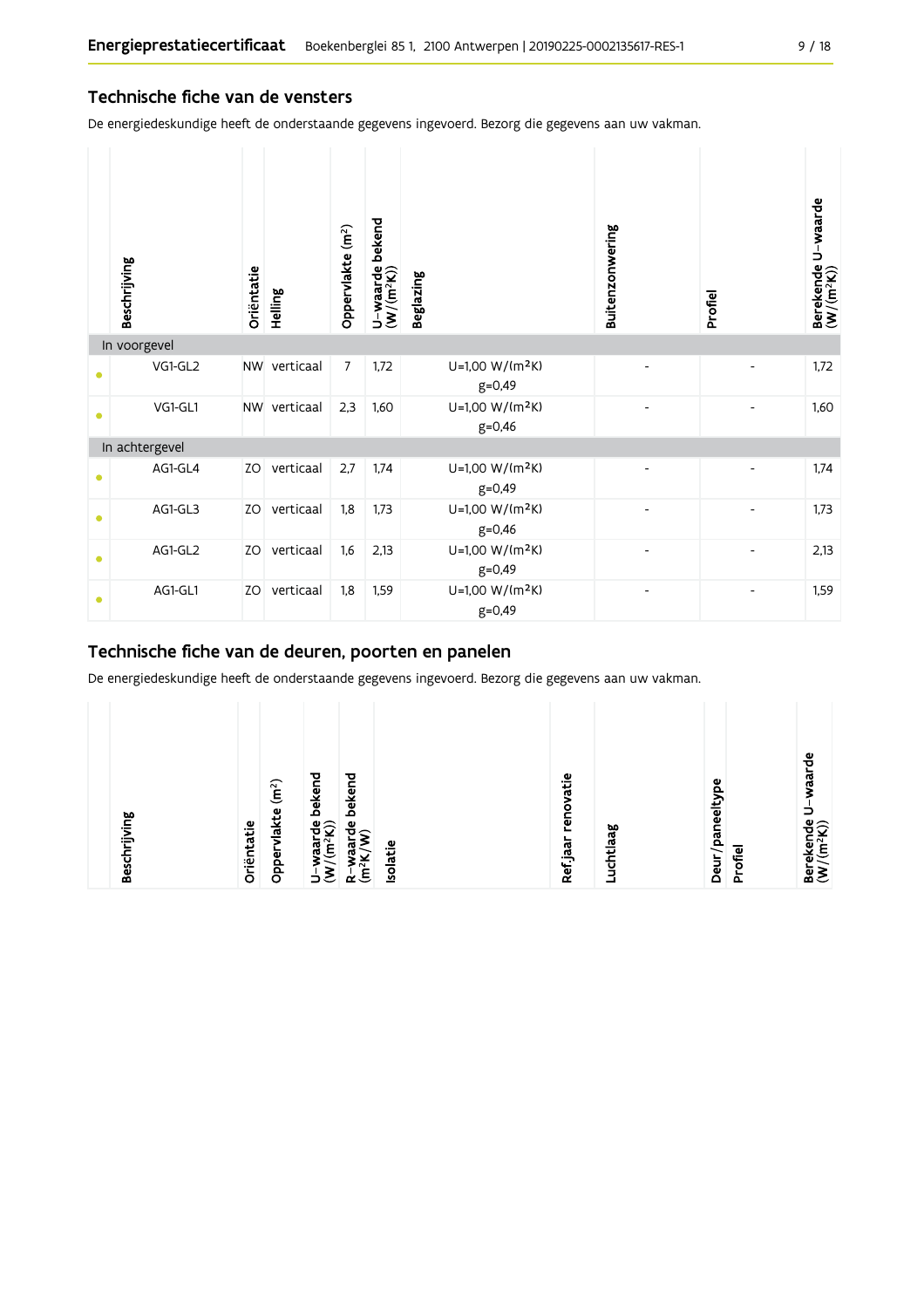### **Muren**

|        | Muur (spouw)<br>20 m <sup>2</sup> van de spouwmuren is niet geïsoleerd.         | Breng isolatie aan in de spouw en plaats bijkomende isolatie aan de<br>binnenkant van de spouwmuur<br>of breng isolatie aan in de spouw en plaats bijkomende isolatie aan<br>de buitenkant van de spouwmuur. |
|--------|---------------------------------------------------------------------------------|--------------------------------------------------------------------------------------------------------------------------------------------------------------------------------------------------------------|
|        | Muur<br>23 m <sup>2</sup> van de muren is niet geïsoleerd.                      | Plaats isolatie aan de binnenkant van de muur<br>of plaats isolatie aan de buitenkant van de muur.                                                                                                           |
| $\Box$ | Muur<br>16 m <sup>2</sup> van de muren is vermoedelijk te<br>weinig geïsoleerd. | Plaats bijkomende isolatie aan de binnenkant van de muur<br>of plaats bijkomende isolatie aan de buitenkant van de muur.                                                                                     |

Bij de isolatie van de muren kunt u het best streven naar een U-waarde van maximaal 0,24 W/(m<sup>2</sup>K). Dat komt overeen met een isolatielaag van ongeveer 14 cm minerale wol, EPS of XPS ( $\lambda_a$  = 0,035 W/(mK)) of 10 cm PUR of PIR ( $\lambda_a$  = 0,023 W/(mK)). Als u de isolatie tussen regelwerk plaatst, breng dan minstens 6 cm extra isolatie aan.

Hoogstwaarschijnlijk renoveert u uw muren maar één keer grondig. Isoleer daarom meteen maximaal. De energiedoelstelling van 0,24 W/(m<sup>2</sup>K) vormt de basis, maar u kunt altijd streven naar beter.

#### Pas op! ( !

- · De warmteverliezen worden niet alleen beperkt door goed te isoleren, maar ook door luchtlekken te vermijden. Besteed voldoende aandacht aan het luchtdicht aansluiten van de muurisolatie op vensters en deuren, de vloer en het dak.
- · Door het isoleren van de muren gaat de luchtdichtheid van uw appartement er op vooruit en kan de luchtverversing niet meer gebeuren via spleten en kieren. Voorzie dus een ventilatiesysteem om uw appartement te ventileren. Dat is niet enkel essentieel om vochtproblemen te vermijden, maar ook voor uw gezondheid en uw comfort.

Laat u bijstaan door een architect, aannemer of vakman voor deskundig advies en een goede uitvoering van de werken.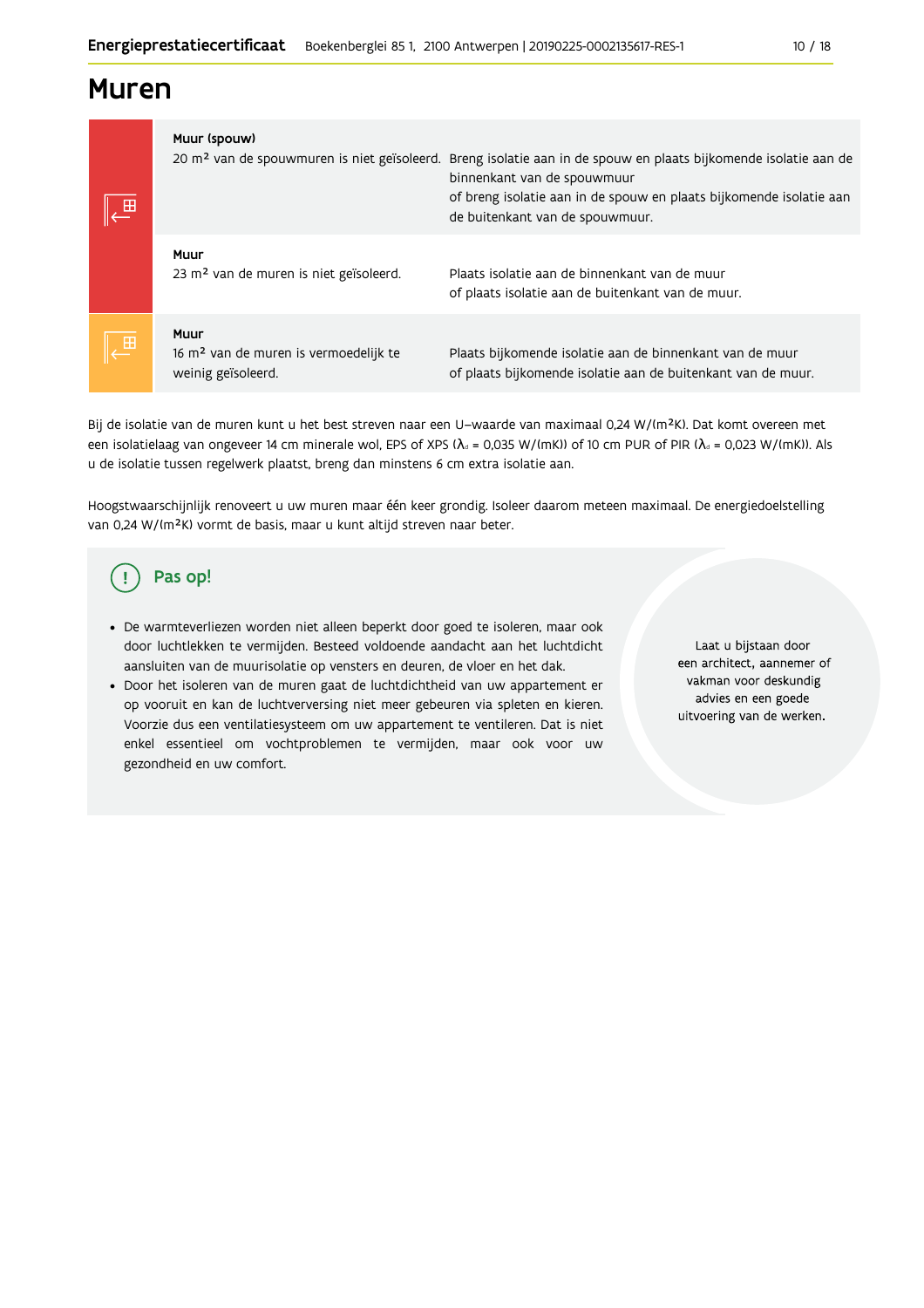Er bestaan een aantal methodes om muren te isoleren. U kunt die methodes combineren om de energiedoelstelling van 0,24 W/(m<sup>2</sup>K) te halen.

#### Spouwmuren isoleren

Na-isolatie van de spouw moet gebeuren door een gecertificeerde aannemer. Een 5 cm brede spouw isoleren is vaak niet genoeg om de energiedoelstelling van 0,24 W/(m<sup>2</sup>K) te halen. Combineer de isolatie van de spouw met isolatie aan de binnen of buitenkant van de muren.



1. Dragende muur | 2. Ingeblazen isolatie | 3. Gevelsteen / gevelbekleding

#### $\left( \begin{matrix} + \end{matrix} \right)$

- Weinig overlast en snelle uitvoering.
- Relatief goedkoop
- Geen invloed op het uitzicht van het appartement.

### $\odot$

- · Niet altijd toepasbaar (te smalle of vervuilde spouw, vorstschade, dampremmende gevelbekleding ...)
- Koudebruggen zijn moeilijk weg te werken

### Muren aan de buitenkant isoleren

een geïsoleerde spouw op te trekken of door isolatiemateriaal aan te brengen met daarop een bepleistering of een nieuwe gevelbekleding.



1. Buitenmuur | 2. Isolatie | 3. Vochtscherm | 4. Afwerkingslaag | 5. Stijl- en regelwerk (optioneel)

### $\bigoplus$

- · Bouwfysisch veruit de beste oplossing.
- Koudebruggen worden weggewerkt.
- Nieuw uitzicht van het appartement.  $\odot$
- Vrij dure oplossing.
- · Niet toepasbaar bij beschermde of siergevels.
- Soms is een stedenbouwkundige vergunning vereist.

## Denk vooruit!

- Nadien uw dak isoleren? Zorg nu al dat de dakisolatie zal kunnen aansluiten op de muurisolatie.
- Vernieuw eerst vensters en deuren (indien nodig), zodat de buitenisolatie hierop kan aansluiten.
- Hou nu al rekening met later te plaatsen zonwering.

### Muren aan de binnenkant isoleren

Dat kan door een extra buitenmuur met Isolatieplaten kunnen rechtstreeks op de bestaande muur bevestigd worden of een structuur in hout of metaal kan opgevuld worden met isolatie

> ('voorzetwandsysteem'). Binnenisolatie is een delicaat werk. Vraag advies aan een vakman of laat het uitvoeren door een gecertificeerd aannemer.



1. Buitengevel | 2. Isolatie | 3. Dampscherm | 4. Binnenafwerking | 5. Stijl- en regelwerk (optioneel)

### $\odot$

- Relatief eenvoudig zelf uit te voeren.
- Geen invloed op het uitzicht van het appartement.

### ∩

- · Bouwfysisch de meest delicate oplossing.
- De binnenruimte verkleint en stopcontacten, leidingen en radiatoren moeten worden verplaatst.

## Denk vooruit!

- Vernieuw eerst vensters en deuren (indien nodig), zodat de binnenisolatie hierop kan aansluiten.
- Breng eventueel wandverstevigingen aan om later kaders en kasten te kunnen ophangen.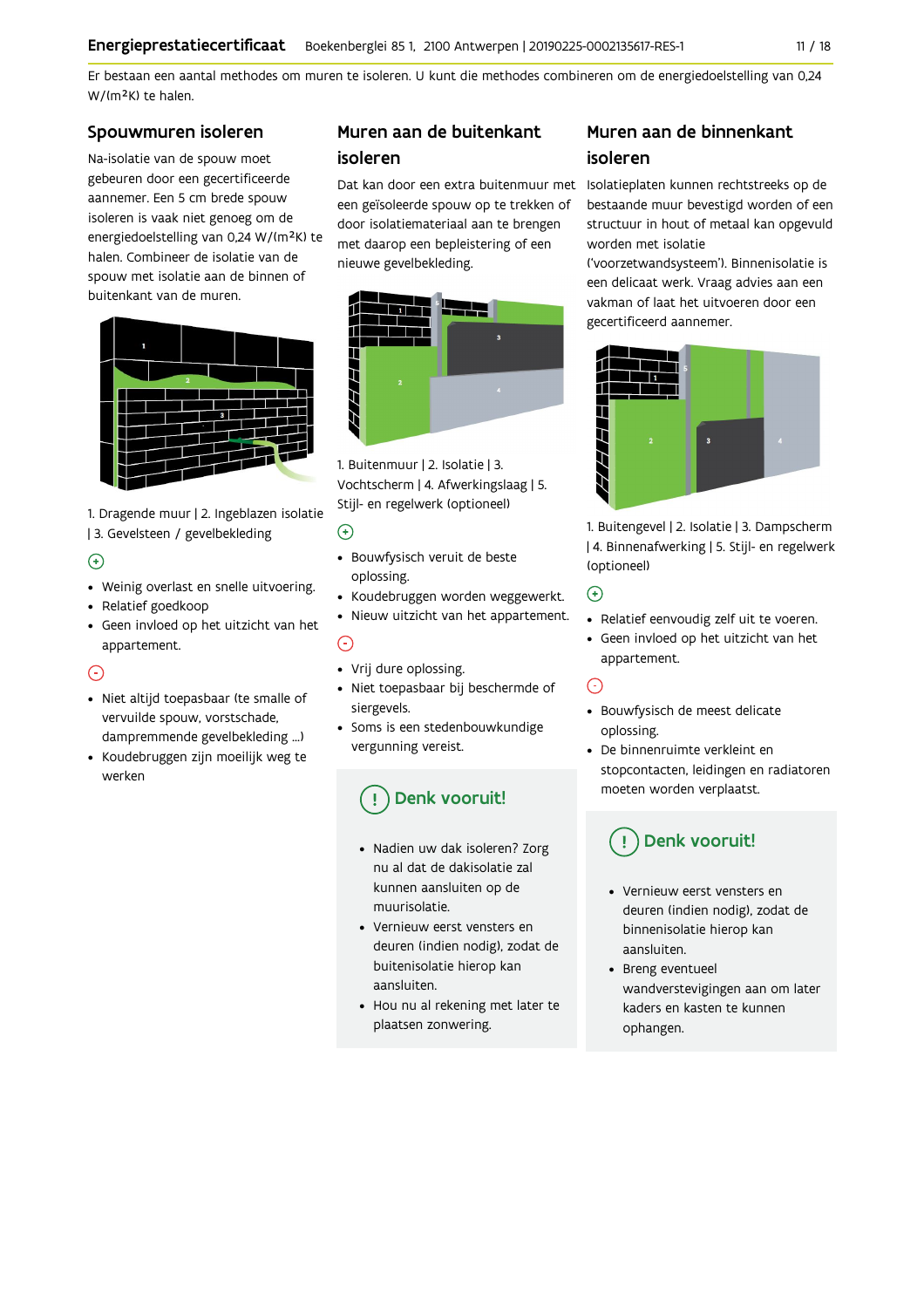#### Technische fiche van de muren

De energiedeskundige heeft de onderstaande gegevens ingevoerd. Bezorg die gegevens aan uw vakman.

|           | Beschrijving                         | Oriëntatie | Oppervlakte (m <sup>2</sup> ) | Diepte onder maaiveld (m) | U-waarde bekend (W/(m <sup>2</sup> K)) | R-waarde bekend (m <sup>2</sup> K/W) | solatie                                           | Refjaar renovatie            | Luchtlaag                 | Muurtype | Berekende U-waarde<br>(W/(m <sup>2</sup> K)) |
|-----------|--------------------------------------|------------|-------------------------------|---------------------------|----------------------------------------|--------------------------------------|---------------------------------------------------|------------------------------|---------------------------|----------|----------------------------------------------|
|           | Buitenmuur                           |            |                               |                           |                                        |                                      |                                                   |                              |                           |          |                                              |
|           | Voorgevel                            |            |                               |                           |                                        |                                      |                                                   |                              |                           |          |                                              |
| $\bullet$ | VG1                                  | <b>NW</b>  | 16                            | L,                        |                                        |                                      | isolatie aanwezig<br>tussen regelwerk<br>in spouw | 2018                         | aanwezig<br>niet in spouw | a        | 0,66                                         |
|           | Achtergevel                          |            |                               |                           |                                        |                                      |                                                   |                              |                           |          |                                              |
|           | AG1                                  | ZO         | 20                            |                           |                                        |                                      | isolatie afwezig                                  |                              | aanwezig<br>in spouw      | a        | 1,79                                         |
|           | Linkergevel                          |            |                               |                           |                                        |                                      |                                                   |                              |                           |          |                                              |
|           | LG1                                  | <b>NO</b>  | 23                            |                           |                                        |                                      | isolatie afwezig                                  | $\overline{\phantom{a}}$     | afwezig                   | a        | 2,33                                         |
|           | Muur in contact met verwarmde ruimte |            |                               |                           |                                        |                                      |                                                   |                              |                           |          |                                              |
|           | Voorgevel                            |            |                               |                           |                                        |                                      |                                                   |                              |                           |          |                                              |
|           | VG <sub>2</sub>                      | <b>NW</b>  | 12,4                          |                           |                                        |                                      | isolatie afwezig                                  |                              | afwezig                   | a        | 1,92                                         |
|           | Achtergevel                          |            |                               |                           |                                        |                                      |                                                   |                              |                           |          |                                              |
|           | AG <sub>2</sub>                      | ZO         | 9,6                           | $\overline{a}$            |                                        |                                      | isolatie afwezig                                  | $\overline{\phantom{0}}$     | afwezig                   | a        | 1,92                                         |
|           | Rechtergevel                         |            |                               |                           |                                        |                                      |                                                   |                              |                           |          |                                              |
|           | RG1                                  | ZW         | 50                            | $\blacksquare$            | $\overline{a}$                         | $\overline{\phantom{0}}$             | isolatie afwezig                                  | $\overline{\phantom{a}}$     | afwezig                   | a        | 1,92                                         |
|           | RG <sub>2</sub>                      | ZW         | 4,8                           | $\overline{\phantom{0}}$  | ٠                                      | Ĭ.                                   | isolatie afwezig                                  | $\qquad \qquad \blacksquare$ | afwezig                   | a        | 1,92                                         |
|           | Linkergevel                          |            |                               |                           |                                        |                                      |                                                   |                              |                           |          |                                              |
|           | LG2                                  | <b>NO</b>  | 12,6                          |                           |                                        |                                      | isolatie afwezig                                  |                              | afwezig                   | a        | 1,92                                         |

#### Legende

a muur niet in isolerende snelbouwsteen of cellenbeton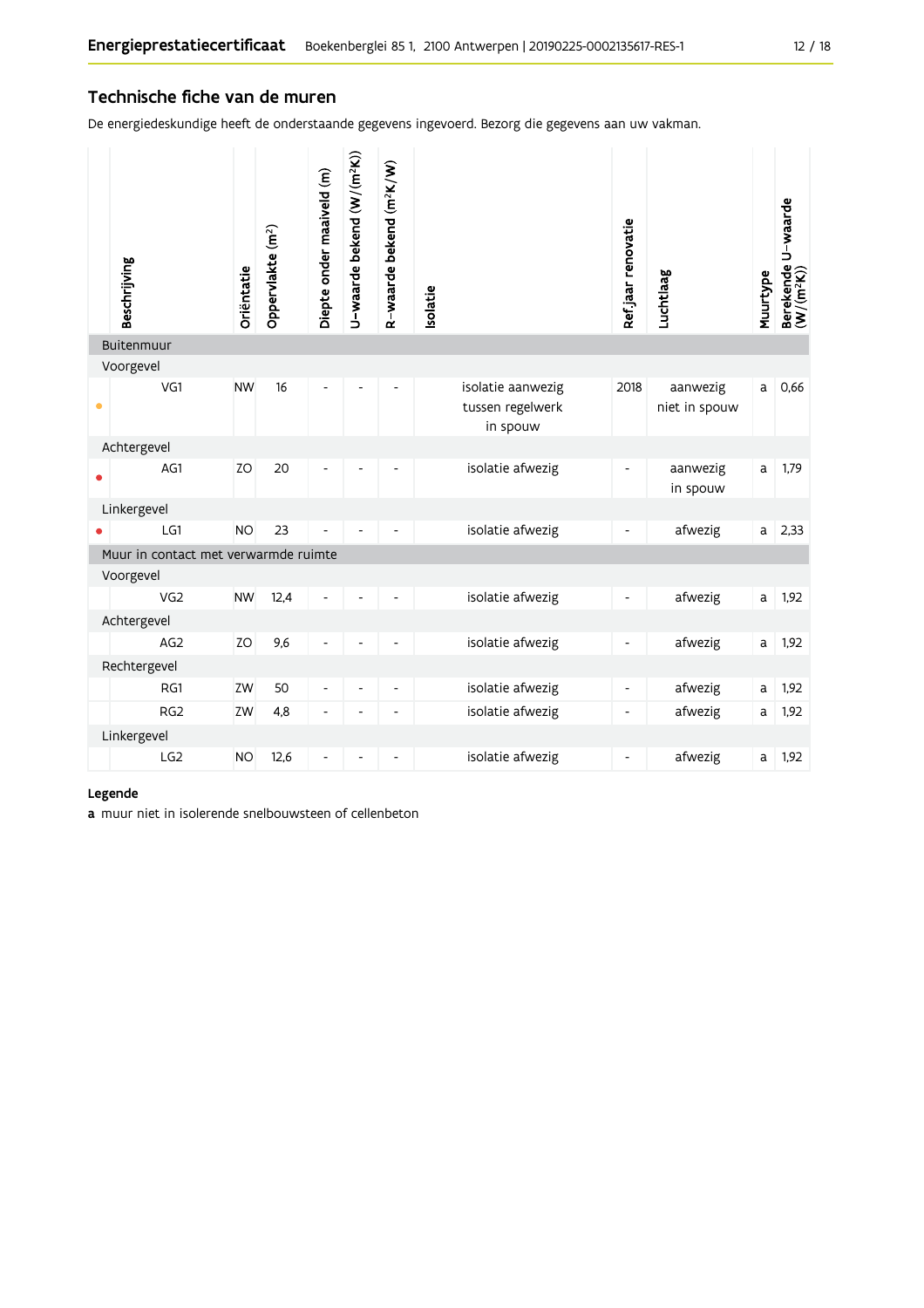## Vloeren

 $\mathbb{H}^{\mathbb{H}}$ 

Vloer op volle grond

126 m<sup>2</sup> van de vloer op volle grond is redelijk Overweeg bij een grondige renovatie om bijkomende isolatie te goed geïsoleerd. Bij vloeren op volle grond plaatsen boven op de vloer op volle grond. kunnen de warmteverliezen redelijk beperkt zijn, zelfs als er maar weinig isolatie aanwezig is. Deze vloer voldoet echter nog niet aan de energiedoelstelling.

Bij de isolatie van uw vloeren kunt u het best streven naar een U-waarde van maximaal 0,24 W/(m<sup>2</sup>K). Bij een vloer boven een kelder komt dat overeen met een isolatielaag van ongeveer 10 cm minerale wol ( $\lambda_d$  = 0,040 W/(mK)) of 7 cm gespoten PUR of PIR ( $\lambda_a$  = 0,030 W/(mK)). Omdat de warmteverliezen naar de grond beperkt zijn, hoeft de isolatielaag in vloeren op volle grond iets minder dik te zijn.

Hoogstwaarschijnlijk renoveert u uw vloer(en) maar één keer grondig. Isoleer daarom meteen maximaal. De energiedoelstelling van 0,24 W/(m<sup>2</sup>K) vormt de basis, maar u kunt altijd streven naar beter.

#### Een vloer op volle grond isoleren

Om het niveau van uw vloer te kunnen behouden wordt de vloerbedekking, dekvloer en draagvloer afgebroken en wordt de nodige grond uitgegraven. Let daarbij wel op dat uw funderingen diep genoeg zitten. De isolatie wordt op een nieuwe betonplaat aangebracht en afgewerkt met een nieuwe dekvloer en nieuwe vloerbedekking.

Als het geen probleem is dat uw vloer verhoogt, dan is enkel de afbraak van de dekvloer en de vloerbedekking nodig. De isolatie wordt dan op de behouden draagvloer aangebracht en afgewerkt met een nieuwe dekvloer en vloerbedekking. Controleer hierbij altijd of de draagkracht van uw bestaande vloer voldoende groot is.

#### Denk vooruit!  $\left( \begin{array}{c} 1 \end{array} \right)$

- · Nadien uw muren isoleren? Zorg nu al dat de muurisolatie zal kunnen aansluiten op de vloerisolatie. Zo vermijdt u koudebruggen.
- · Nadien uw installatie voor ruimteverwarming vervangen? Overweeg dan nu al om vloerverwarming te plaatsen.
- · Denk bij de renovatie van uw vloer al aan de installaties die u later wilt aanpassen. Plaats eventueel wachtbuizen voor technieken (bv. elektriciteitsleidingen) die u later nog wilt toevoegen.

## Pas op!

· Door het isoleren van de vloer is het mogelijk dat de luchtdichtheid van uw appartement er sterk op vooruit gaat. De luchtverversing kan dan niet meer gebeuren via spleten en kieren. Voorzie dus een ventilatiesysteem om uw appartement te ventileren. Dat is niet enkel essentieel om vochtproblemen te vermijden, maar ook voor uw gezondheid en uw comfort.

Laat u bijstaan door een architect, aannemer of vakman voor deskundig advies en een goede uitvoering van de werken.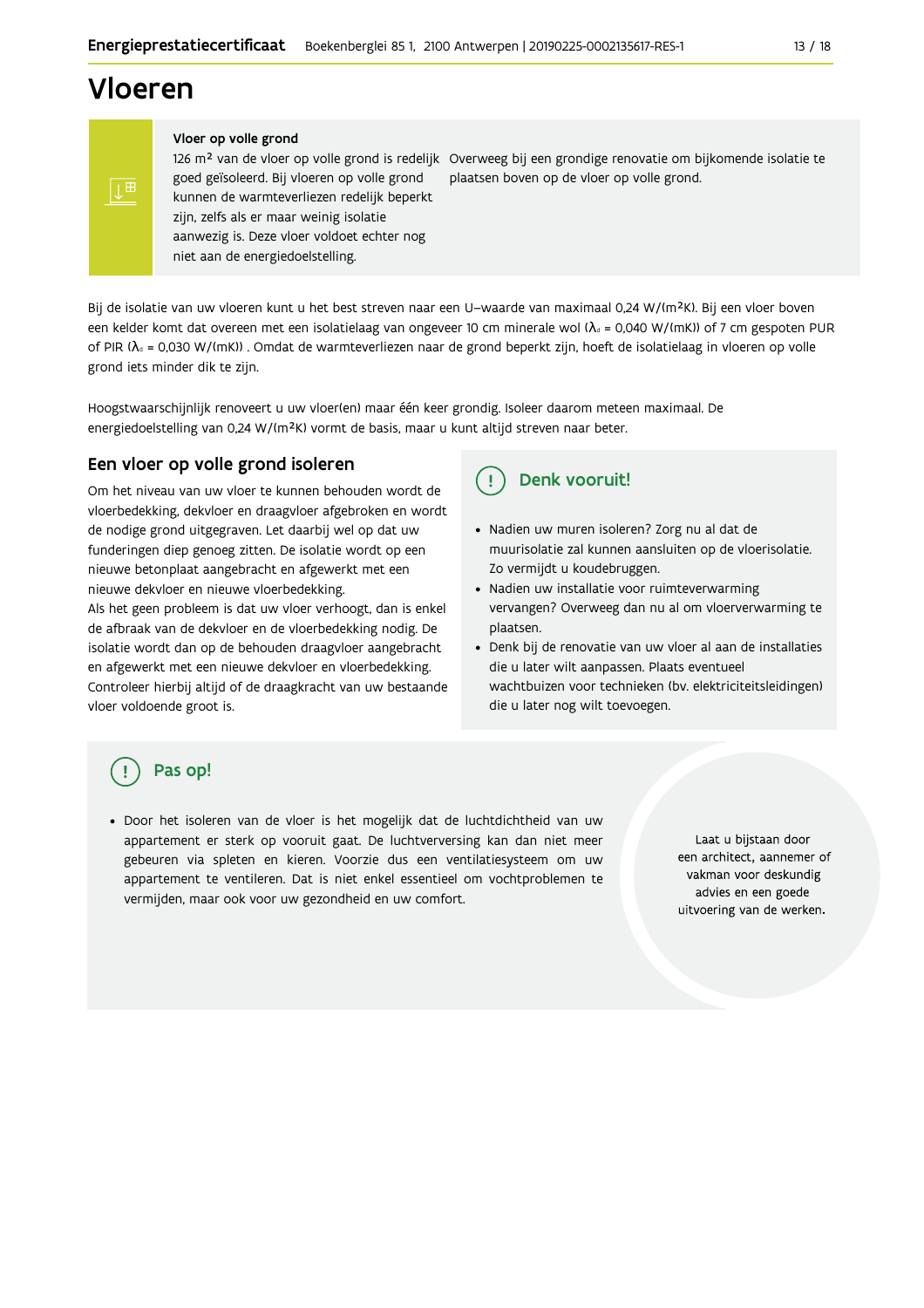De energiedeskundige heeft de onderstaande gegevens ingevoerd. Bezorg die gegevens aan uw vakman.



#### Legende

a vloer niet in cellenbeton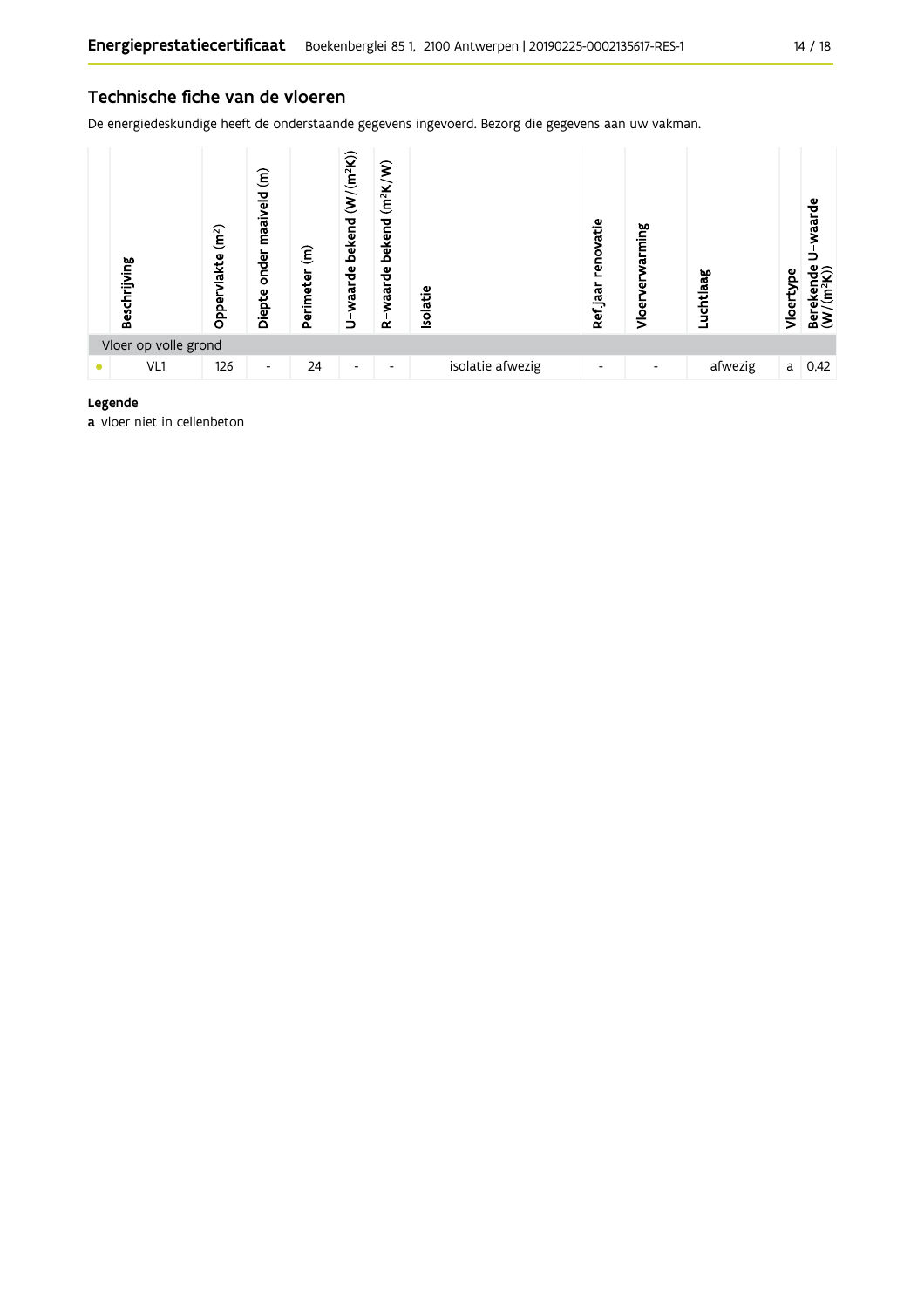## Ruimteverwarming

 $\checkmark$ 

Proficiat! De verwarmingsinstallatie met condenserende ketel voldoet aan de energiedoelstelling.

### Technische fiche van de ruimteverwarming

De energiedeskundige heeft de onderstaande gegevens ingevoerd. Bezorg die gegevens aan uw vakman.

### Installaties met één opwekker

|                             | RV1                                                                   |  |  |
|-----------------------------|-----------------------------------------------------------------------|--|--|
|                             | $\odot$                                                               |  |  |
| Type verwarming             | centraal                                                              |  |  |
| Aandeel in volume (%)       | 100%                                                                  |  |  |
| Aantal opwekkers            | $\mathbf{1}$                                                          |  |  |
| Opwekking                   |                                                                       |  |  |
|                             | $\odot$                                                               |  |  |
| Type opwekker               | individueel                                                           |  |  |
| Energiedrager               | gas                                                                   |  |  |
| Soort opwekker(s)           | condenserende ketel                                                   |  |  |
| Bron/afgiftemedium          | $\overline{\phantom{a}}$                                              |  |  |
| Vermogen (kW)               | $\overline{\phantom{a}}$                                              |  |  |
| Elektrisch vermogen WKK     | $\overline{a}$                                                        |  |  |
| (kW)                        |                                                                       |  |  |
| Aantal wooneenheden         | $\overline{a}$                                                        |  |  |
| Rendement                   | 99% t.o.v.                                                            |  |  |
|                             | bovenwaarde                                                           |  |  |
| Referentiejaar fabricage    | 2018                                                                  |  |  |
| Labels                      | ce<br>energieklasse a                                                 |  |  |
| Locatie                     | binnen beschermd<br>volume                                            |  |  |
| Distributie                 |                                                                       |  |  |
| <b>Externe stookplaats</b>  | nee                                                                   |  |  |
| Ongeïsoleerde leidingen (m) | 0m ≤ lengte ≤ 2m                                                      |  |  |
| Ongeïsoleerde combilus (m)  | L,                                                                    |  |  |
| Aantal wooneenheden op      |                                                                       |  |  |
| combilus                    |                                                                       |  |  |
| Afgifte & regeling          |                                                                       |  |  |
| Type afgifte                | radiatoren/convectoren                                                |  |  |
| Regeling                    | pompregeling<br>thermostatische<br>radiatorkranen<br>kamerthermostaat |  |  |
|                             |                                                                       |  |  |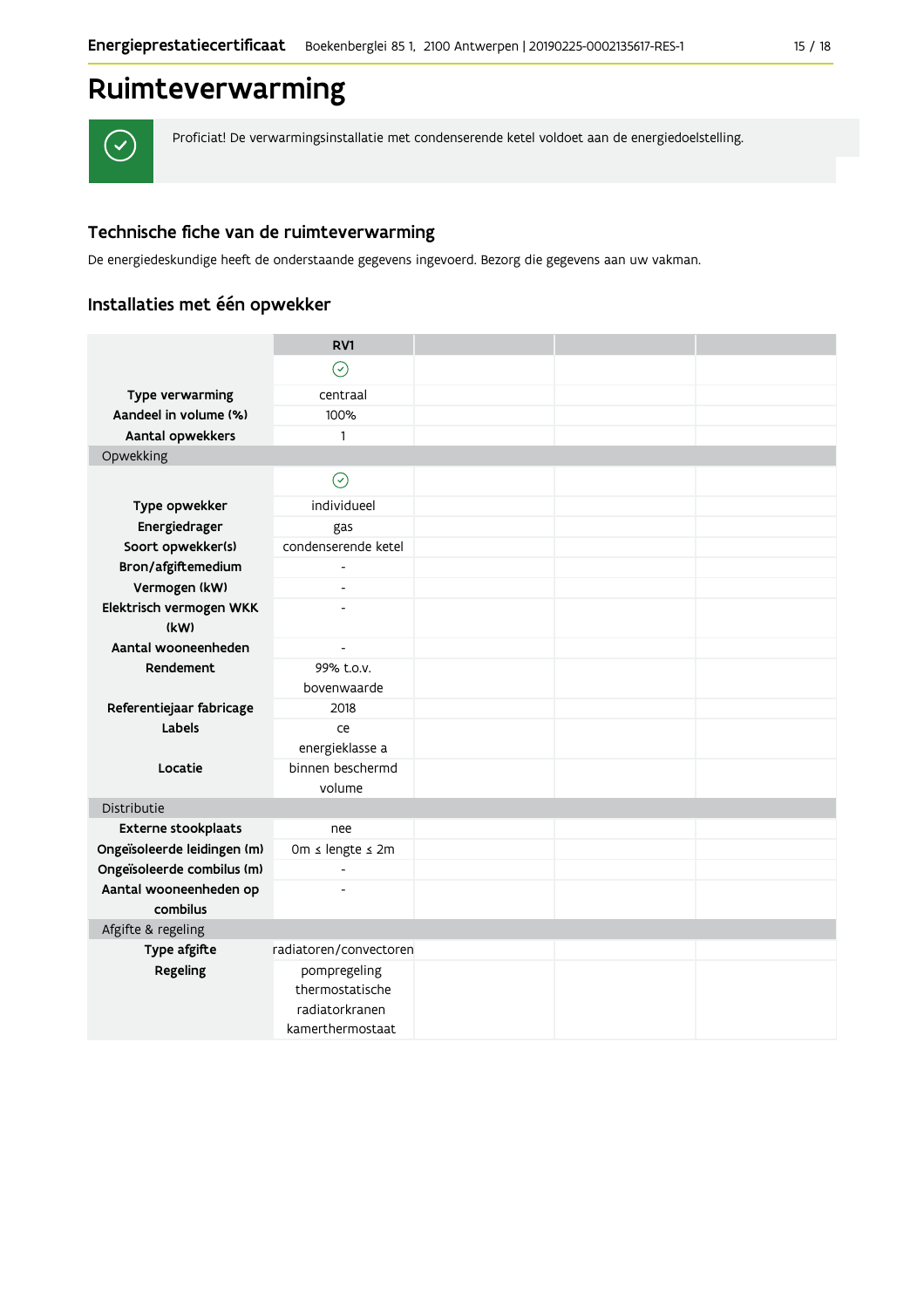## Installaties voor zonne-energie



#### Zonneboiler

Er is geen zonneboiler aanwezig.

Onderzoek de mogelijkheid om een zonneboiler te plaatsen. Raadpleeg hiervoor de zonnekaart of vraag raad aan een vakman.

#### Zonnepanelen

Er zijn geen zonnepanelen aanwezig.

Onderzoek de mogelijkheid om zonnepanelen te plaatsen. Raadpleeg hiervoor de zonnekaart of vraag raad aan een vakman.

De voorgestelde aanbevelingen zijn gebaseerd op de informatie uit de zonnekaart. De zonnekaart berekent automatisch het zonnepotentieel voor uw appartement en geeft een indicatie van het aantal zonnepanelen én zonnecollectoren dat u op uw dak zou kunnen plaatsen.

De zonnekaart gaat uit van het elektriciteits- en watergebruik van een standaardgezin. Hou er bij de bepaling van de grootte van de te plaatsen installatie rekening mee dat uw eigen elektriciteits- en watergebruik daarvan kan afwijken.

Als er nog geen installaties op zonne-energie aanwezig zijn, geven de aanbevelingen steeds beide opties weer. Hoewel het op energetisch vlak het best is om beide installaties te plaatsen, zal dat door plaatsgebrek op uw dak in de praktijk echter niet altijd mogelijk zijn.

Voor meer informatie over de berekening van het zonnepotentieel kunt u terecht op de zonnekaart via www.energiesparen.be/zonnekaart

#### Zonnepanelen

Zonnepanelen (ook wel fotovoltaïsche panelen of PV-panelen genoemd) zetten de energie van de zon om in elektriciteit.

Bij de bepaling van het aantal te plaatsen zonnepanelen kunt u ervoor kiezen om alleen uw eigen elektriciteitsverbruik te dekken of om meteen het volledige beschikbare dakoppervlak te benutten.

Om de zonnepanelen optimaal te laten renderen, plaatst u ze tussen oostelijke en westelijke richting onder een hoek van 20° tot 60°.

#### Zonneboiler

Zonnecollectoren zetten de energie van de zon om in warmte. Een zonneboilerinstallatie bestaat uit zonnecollectoren op het dak en een opslagvat voor warm water. Een zonneboiler kan op jaarbasis gemiddeld de helft van uw bad- en douchewater verwarmen met gratis zonnewarmte. Als de installatie voldoende groot is, kan ze ook in een deel van uw behoefte voor ruimteverwarming voorzien. Hou er wel rekening mee dat een zonnecollector het hoogste rendement behaalt in de zomer. Het rendement in de winter ligt beduidend lager.

Om de zonnecollectoren optimaal te laten renderen, plaatst u ze tussen oostelijke en westelijke richting onder een hoek van 20° tot 60°.



1. Zonnepaneel | 2. Omvormer 13. Elektrische toestellen



1. Zonnecollector | 2. Opslagvat zonneboiler | 3. Sanitair warm water | 4. Afgifte-element voor ruimteverwarming (optioneel)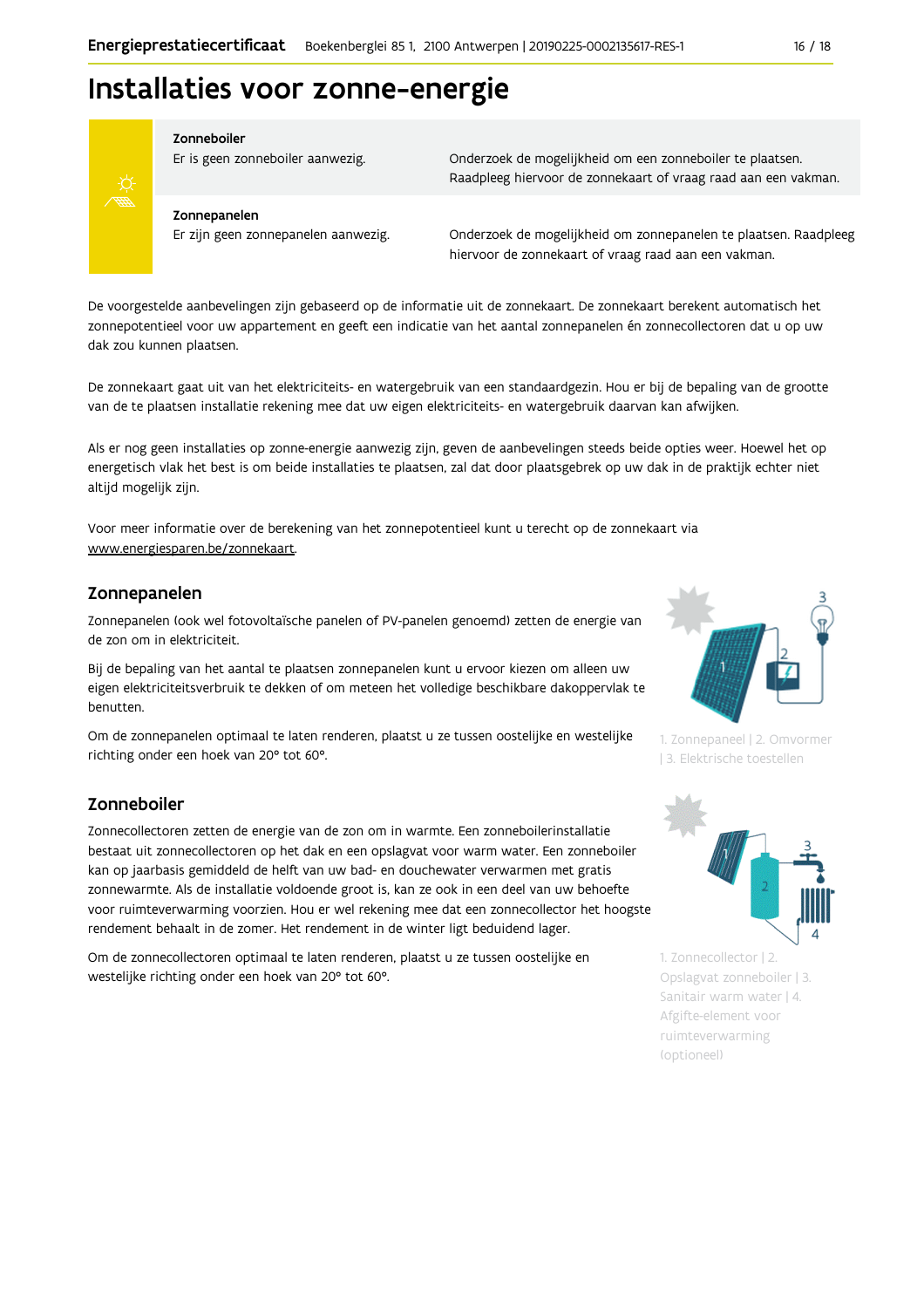### Denk vooruit!

- · Zorg ervoor dat het dak waarop u de zonnepanelen of zonnecollectoren plaatst, goed is geïsoleerd. Als de installaties geplaatst zijn, kunt u het dak alleen nog aan de onderkant isoleren.
- · De groenste én de goedkoopste stroom is de stroom die u niet verbruikt. Probeer daarom eerst overbodig elektriciteitsverbruik te vermijden door bijvoorbeeld het sluimerverbruik te verminderen.
- · Beperk ook het gebruik van sanitair warm water door gebruik te maken van een spaardouchekop, een debietbegrenzer of een douchewarmtewisselaar.

## Pas op!

**Property** 

- · Schaduw van gebouwen, bomen en schoorstenen vermindert de opbrengst van zonnepanelen en zonnecollectoren.
- · Informeer bij uw gemeentebestuur of u een bouwvergunning moet aanvragen voor de plaatsing van zonnepanelen of zonnecollectoren.

Laat u bijstaan door een architect, aannemer of vakman voor deskundig advies en een goede uitvoering van de werken.

#### Appartementsgebouw in mede-eigendom?

- De mede-eigenaars moeten mee beslissen over de plaatsing van installaties voor zonne-energie. De installaties kunnen geplaatst worden ten behoeve van iedereen of voor persoonlijk gebruik. In dat laatste geval plaatst u de installatie zelf, bv. tegen betaling van een maandelijkse huur voor het gebruikte dakoppervlak.
- Houd er rekening mee dat het beschikbare dakoppervlak voor de plaatsing van installaties voor zonne-energie vaak beperkter is bij appartementsgebouwen dan bij ééngezinswoningen.

#### Technische fiche van de installaties op zonne-energie

Geen installaties op zonne-energie aanwezig.